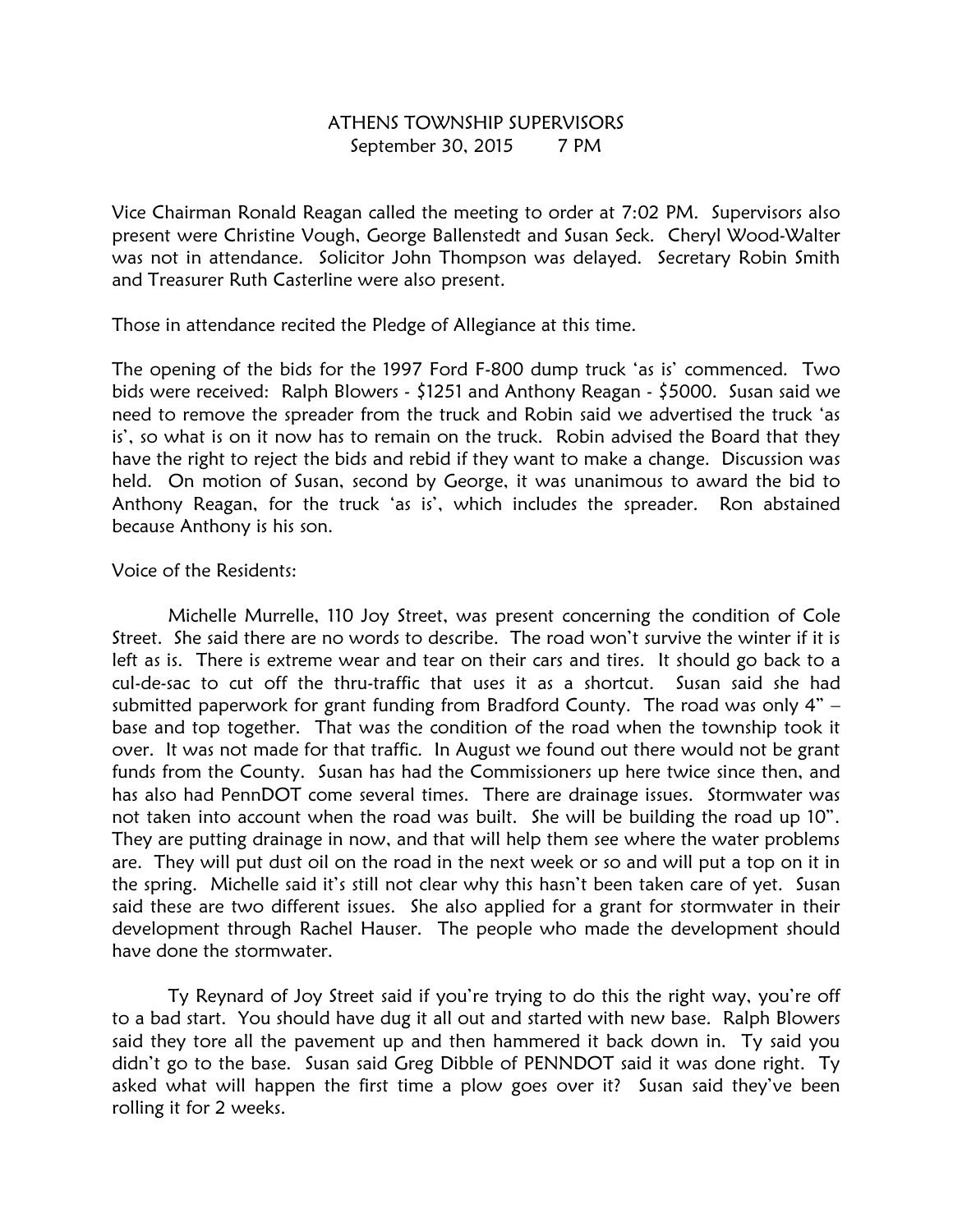Page Two Athens Township Supervisors September 30, 2015

Greg Murrelle asked how much it costs to pave and Susan said \$90,000 for 1 mile.

 Julie Swingle added that it was a cul-de-sac 20-some years ago. Susan said the people can go out Pennsylvania Avenue.

 Michelle Murrelle said there is a huge amount of traffic in the morning. She said the people in the development don't mind going around. Their tax dollars need to be used for this. You need a plan. Susan said we do have a plan. She told Michelle she didn't know she had called. We are trying. Cole Street needs to be finished. Michelle said that's what tax dollars are for.

 Ann Skerpon of 195 Cole Street says she has heard the same story for 5 years. What is the plan?? What is the cost – and what do you project as a timeframe when it will be done? Susan said they got more done this year than in previous years. Ann said what you did this spring was horrible. Just horrible. The dust was terrible. Susan said a lot of roads are dusty. Ron asked what Susan plans to do in the spring and she said they will put a top on it. Cole Street will be done first in the spring.

 Michelle Murrelle asked what they need to do – who should we contact about this? Susan said contact the County Commissioners. She took them around the development to show them what we need funding for.

 Joyce Mulcahy of Cole Street said she has called several times and always gets the "wetlands song". She said the development has a lot of older people that live there and there are some with immune issues. Ralph Blowers said there are cattails along Cole Street. Joyce said they need to put a pipe down to Elmira Street. It's "boggy". Joyce said you may have to do something with the "swamp". She said she has lived here 10 years. When she calls the building she is told it is wetlands. The cattails were planted there. Ralph said if there is a pipe from the swamp to the ditch, we'll have to look at it.

 Bob Krempa, 21 Vista Drive, said he has lived here since 2010 and has seen the road coming apart since then. It has a bad base – and is sorely in need of a base. If the money isn't used to put in a proper base, it won't work. They get a lot of truck traffic now. A lot of attention needs to be placed on the base. Money will be wasted if you don't do the base. Susan said they've put approximately 10" of base down. Ralph said there is absolutely no base and they've done what they could do. They crushed the old blacktop and rolled it in. Another problem is the driveways are lower. Bob asked who will do the road, and Susan said probably a contractor. Ron said typically the township does the work and then we contract out the topping. Susan said she has worked with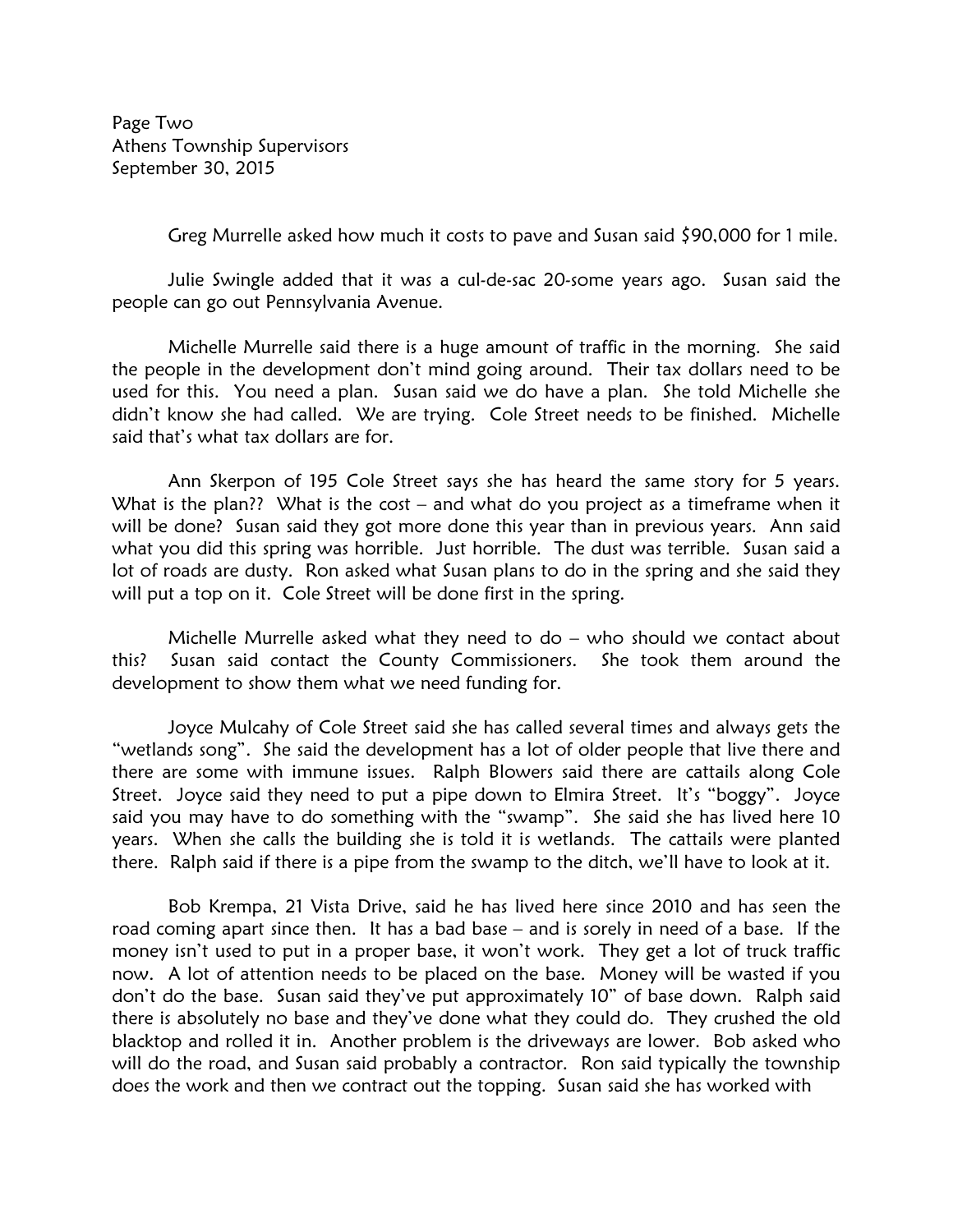Page Three Athens Township Supervisors September 30, 2015

PennDOT for umpteen months, and 10" may not be enough. Joyce said she got water in her driveway today and never did before.

Ty Reynard of Joy Street said in the spring, with a new top, that will take care of the problem? Susan said yes. Ty said, come spring, don't you think you should do the base instead? You should do the tar and chip now to keep the road. Road oil won't hold it for the winter. Susan said they are putting the drainage in and will monitor where the puddles are.

Dale Elliott, 177 Cole Street, said they just put a drain in front of his house. It's 6" higher than the pipe under his driveway. Water doesn't run uphill. Susan said it's not complete yet. Dale is concerned with putting base on top instead of digging out the base. It's at the point where someone needs to come in and figure out what to do. Give us a street we can drive on – that gives us no dust in the houses. He suggests having some conversations with the people in the neighborhood.

Bob Krempa said it needs to be engineered by a certified engineer.

 Tony Skerpon, 195 Cole Street, said with the last 2 days of rain he's had 6" of water and mud in his driveway. Rocks end up in his driveway. 'If I hit one with my snowblower, are you going to buy me a new one?' We pay a lot of taxes. Last year the whole winter we only had a single lane plowed. You had to stop and wait to let other cars through.

 Ron Reagan said, as a board, we need to do some work on this. George thanked everyone for coming.

Dave Steinfelt reported for the Athens Township Volunteer Fire Company. He thanked the Board for the Act 13 money and said they put it all on the loan for the tower truck. They also received a state grant for \$12,000 and put that on the loan as well. They received a forestry grant and are using that to outfit the brush truck to make it safer. November 14th is their Ham and Turkey Party – doors open at 4:30. He explained it to the Board, for those unfamiliar with it. This year they are trying something new and doing raffles for some hunting gear. They were very busy this month with accidents, but no fires. Ron thanked them for doing the flags on the Route 199 bridge. George asked how the formation of the auxiliary is coming along. Dave had several responses, but no one has actually shown up yet. He said they want the auxiliary to do handyman things, someone to do the books, etc.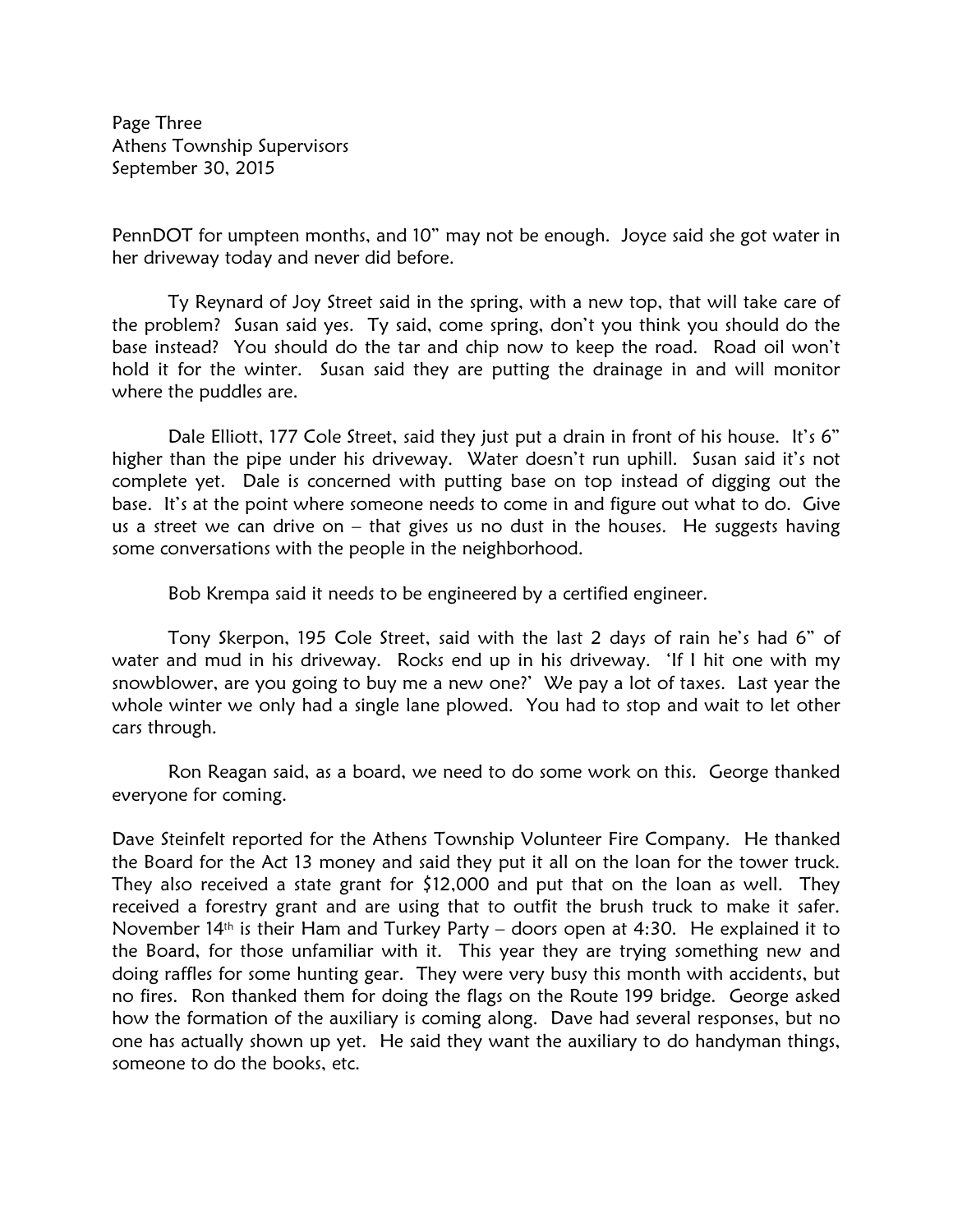Page Four Athens Township Supervisors September 30, 2015

Discussion was held on the Round Top Star. Larry Green has volunteered to build a new star and we are asking for donations toward the materials. Dave Steinfelt suggested that when the star goes up, the township should have a "Lighting of the Star" night, possibly with light refreshments. The Board may consider doing that. He also said he has FFA kids at school that can do projects for the park. Richard Bean was present and asked if they would be willing to build some picnic tables and Dave said they would.

Ron asked Ruth what she had on her Treasurer's report and she said it is on the table. The Board had no questions for Ruth.

Richard Bean reported for the Parks and Recreation Commission. He said Marlene Rohe from DRIFT (Drug Rehabilitation and Intervention For Teens) would like to plant red tulips in the Township parks. She will be planting them at Tozer's Landing and the Jim King Memorial Park. No news on the DCNR Phase 2 grant yet. He has 2 Eagle Scout projects in the works – Zack Smith will be building 6 picnic tables and Spencer DeKay will be installing a flag pole for the American flag at Tozer's Landing. M.R. Dirt is working toward their October 15th completion date. Richard did an informal survey for a name for the new road in the park and Porcupine Road got the most votes. BestWay Fence has completed the fence in Jim King Memorial Park. The chain across Bobcat Road is working great for our gatekeeper. The Park Commission is going to try and put a float in the Halloween parade. They also have their 2016 budget almost completed. Robin got notification that DEP is changing their requirements for water monitoring. We will now be required to submit a "sample siting plan" and "seasonal start-up procedures" by April, 2016. Barry will be attending the free training in Williamsport in November.

Clif Cheeks presented the Gary/Sandra Devoe 2-lot subdivision on McCardle Road for review. They had 2 deficiencies, but both have been corrected. On motion of Ron, second by Susan, it was unanimous to grant preliminary and final plan approval to this subdivision.

Next was the Ryan/Amanda Fenton 1-lot subdivision at 271 Wilkinson Lane, Lot #2 to become part and parcel to Lot #1 of Craig Wilkinson. The one deficiency has been corrected. On motion of Ron, second by Christine, it was unanimous to grant preliminary and final plan approval to this subdivision as described.

No one was here to report for Athens Township Authority.

Susan reported for Public Works. She said she requested police presence on Cole Street to help keep the dust down. They also tarred and chipped Pump Station Hill Road. There has been a request for "Watch Children" signs on Pump Station Hill Road, and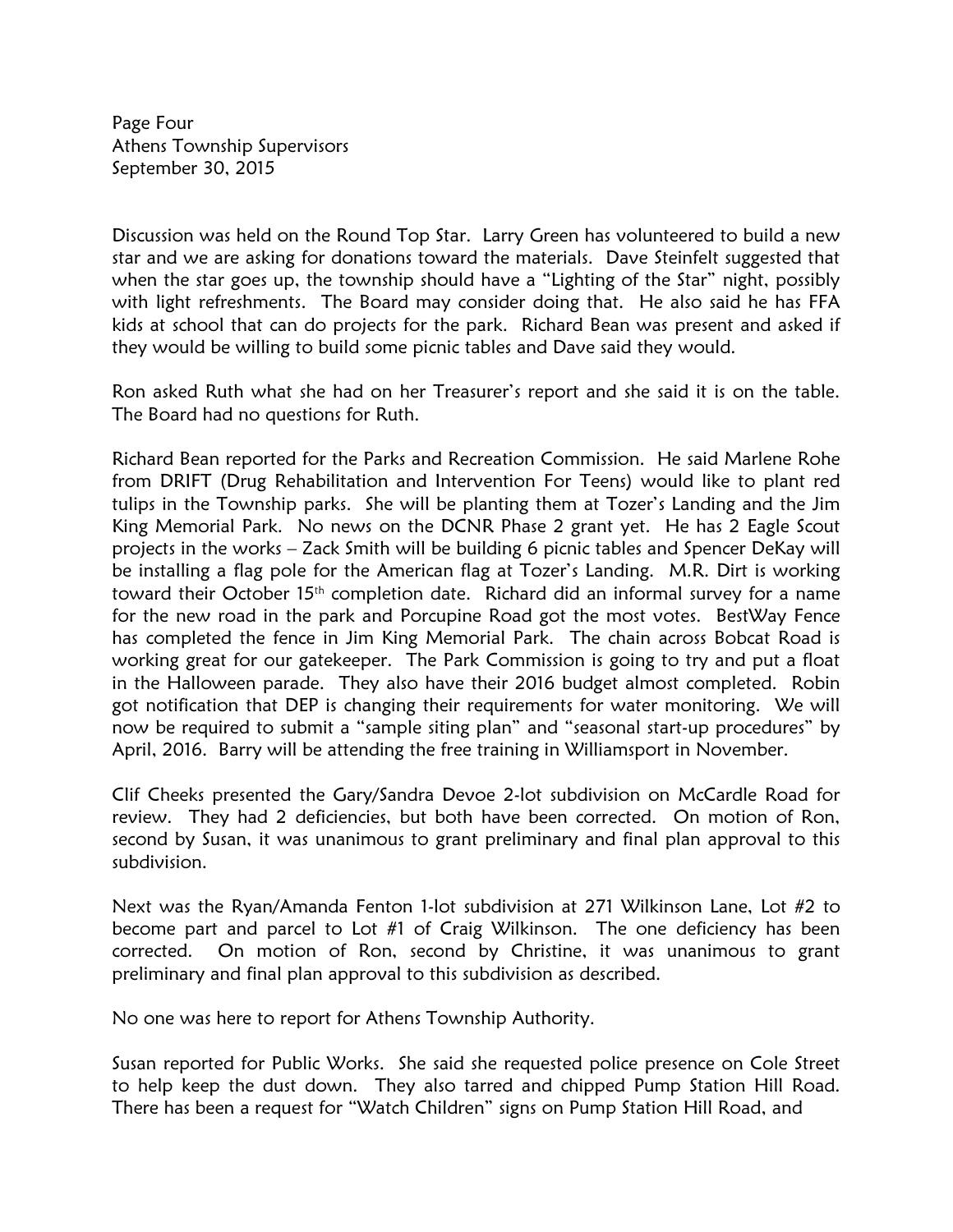Page Five Athens Township Supervisors September 30, 2015

Susan would like to see if we could lower the speed limit from 35 mph to 25 mph on that road. Discussion was held. On motion of Susan, second by Christine, it was unanimous to purchase and install 2 "Watch Children" signs for Pump Station Hill Road, and to have Chief Hurley do a traffic study to see if the speed limit should be lowered. George will get with Larry on that.

Danny Stark suggested we look at getting a portable 'speed light' that tells you how fast you're going to help slow traffic down. He said Sayre just purchased one and it also takes your picture as you go by. John Thompson said Ulster has one and they say it is very effective. The cost is around \$5000. No action was taken.

Ron presented the Comprehensive Plan Update for review and adoption. He said over the past year or so, they have met to update our plan from 2005. It is recommended that this be done every 10 years. Members of the committee were Ron Reagan, Clif Cheeks, Cindy Parrish, Ed Reid, Ray Stolinas and Rich Lasko (both of Bradford County Planning). Ron said they didn't see a whole lot of change. They did include information on the gas industry. This is not a legal document, but a planning tool. Ron recessed the regular meeting at 8:22 PM to hold a public hearing on this issue. There being no adverse comment, the regular meeting reconvened at 8:23 PM. On motion of Ron, second by George, it was unanimous to adopt the 2015 Comprehensive plan as presented. Ron added that our County Planning Director, Ray Stolinas, has recently relocated to the State College area, and he will be sorely missed – he was certainly an invaluable resource to all the municipalities in the County.

On motion of Christine, second by George, it was unanimous to set Trick-Or-Treat night as Oct. 29<sup>th</sup> from  $6 - 8$  PM. George and Cheryl will also be in the Halloween parade.

On motion of Ron, second by Susan, it was unanimous to vote for both William C. Groves and Lester O. Houck as trustees to the PSATS Unemployment Compensation Group Trust for terms to expire December 31, 2021.

Robin presented the 2016 Minimum Municipal Obligation for the Police Pension Plan in the amount of \$85,728.07; and for the Non-Uniformed Pension Plan in the amount of \$100,509.34 as per the formulas provided by our pension actuaries.

Robin reported that she has received the financial statement from the Spalding Memorial Library. On motion of Christine, second by George, it was unanimous to release the funds to the library.